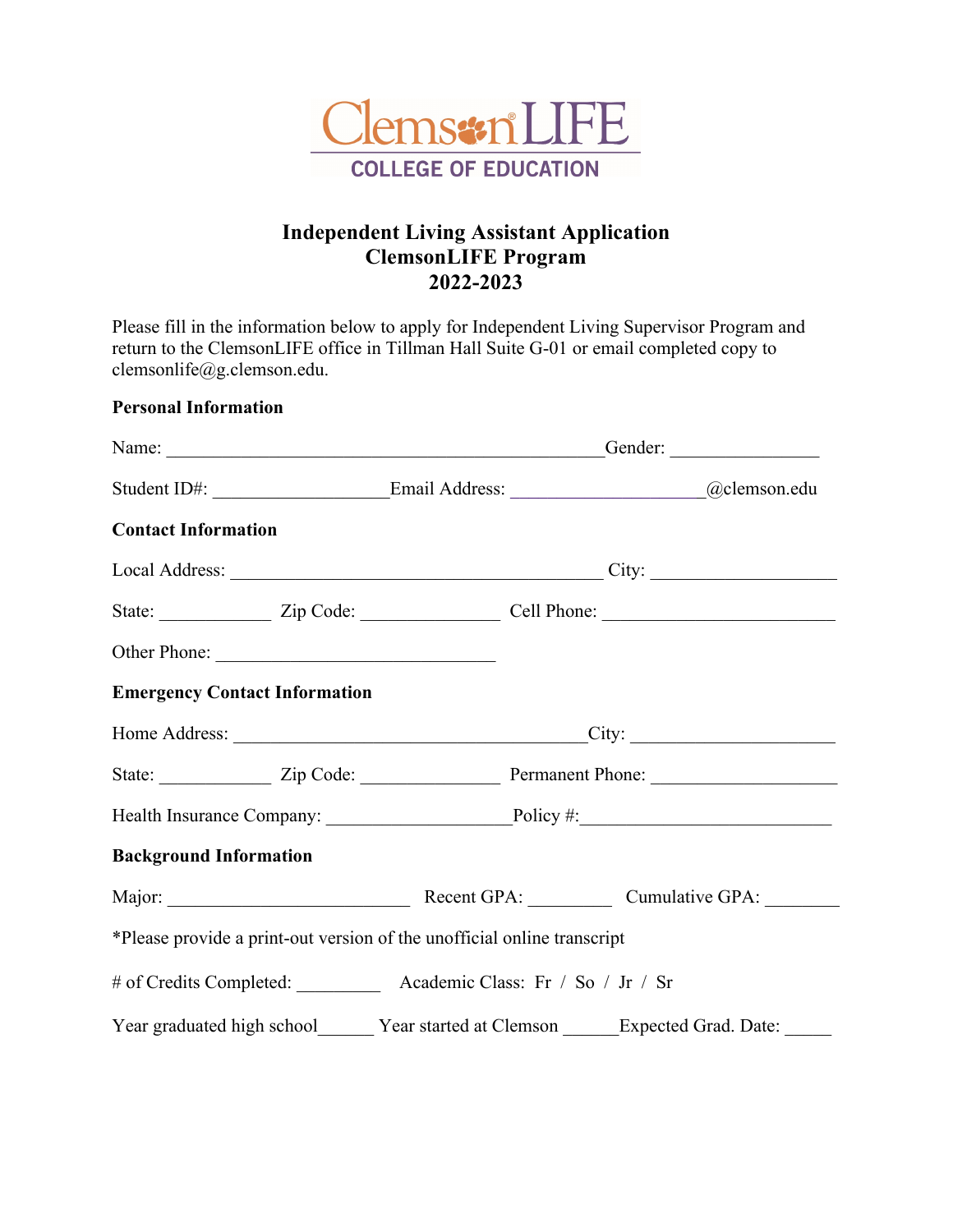# **Employment History**

|            | Phone: $\qquad \qquad$                                                                                                                                                                                                                                                                                                                                                                                               |
|------------|----------------------------------------------------------------------------------------------------------------------------------------------------------------------------------------------------------------------------------------------------------------------------------------------------------------------------------------------------------------------------------------------------------------------|
|            | Supervisor:                                                                                                                                                                                                                                                                                                                                                                                                          |
|            |                                                                                                                                                                                                                                                                                                                                                                                                                      |
|            |                                                                                                                                                                                                                                                                                                                                                                                                                      |
|            | ,我们也不能在这里的人,我们也不能在这里的人,我们也不能在这里的人,我们也不能在这里的人,我们也不能在这里的人,我们也不能在这里的人,我们也不能在这里的人,我们也                                                                                                                                                                                                                                                                                                                                    |
|            | Employer: $\qquad \qquad$ Phone: $\qquad \qquad$ Phone: $\qquad \qquad$                                                                                                                                                                                                                                                                                                                                              |
|            |                                                                                                                                                                                                                                                                                                                                                                                                                      |
| Job Title: |                                                                                                                                                                                                                                                                                                                                                                                                                      |
|            |                                                                                                                                                                                                                                                                                                                                                                                                                      |
|            | ,我们也不能在这里的人,我们也不能在这里的人,我们也不能在这里的人,我们也不能在这里的人,我们也不能在这里的人,我们也不能在这里的人,我们也不能在这里的人,我们也                                                                                                                                                                                                                                                                                                                                    |
|            | Employer: $\qquad \qquad$ Phone: $($                                                                                                                                                                                                                                                                                                                                                                                 |
|            | $\frac{1}{\sqrt{1-\frac{1}{2}}\sqrt{1-\frac{1}{2}}\sqrt{1-\frac{1}{2}}\sqrt{1-\frac{1}{2}}\sqrt{1-\frac{1}{2}}\sqrt{1-\frac{1}{2}}\sqrt{1-\frac{1}{2}}\sqrt{1-\frac{1}{2}}\sqrt{1-\frac{1}{2}}\sqrt{1-\frac{1}{2}}\sqrt{1-\frac{1}{2}}\sqrt{1-\frac{1}{2}}\sqrt{1-\frac{1}{2}}\sqrt{1-\frac{1}{2}}\sqrt{1-\frac{1}{2}}\sqrt{1-\frac{1}{2}}\sqrt{1-\frac{1}{2}}\sqrt{1-\frac{1}{2}}\sqrt{1-\frac{1}{2}}\sqrt{1-\frac$ |
|            |                                                                                                                                                                                                                                                                                                                                                                                                                      |
|            | Responsibilities:                                                                                                                                                                                                                                                                                                                                                                                                    |
|            |                                                                                                                                                                                                                                                                                                                                                                                                                      |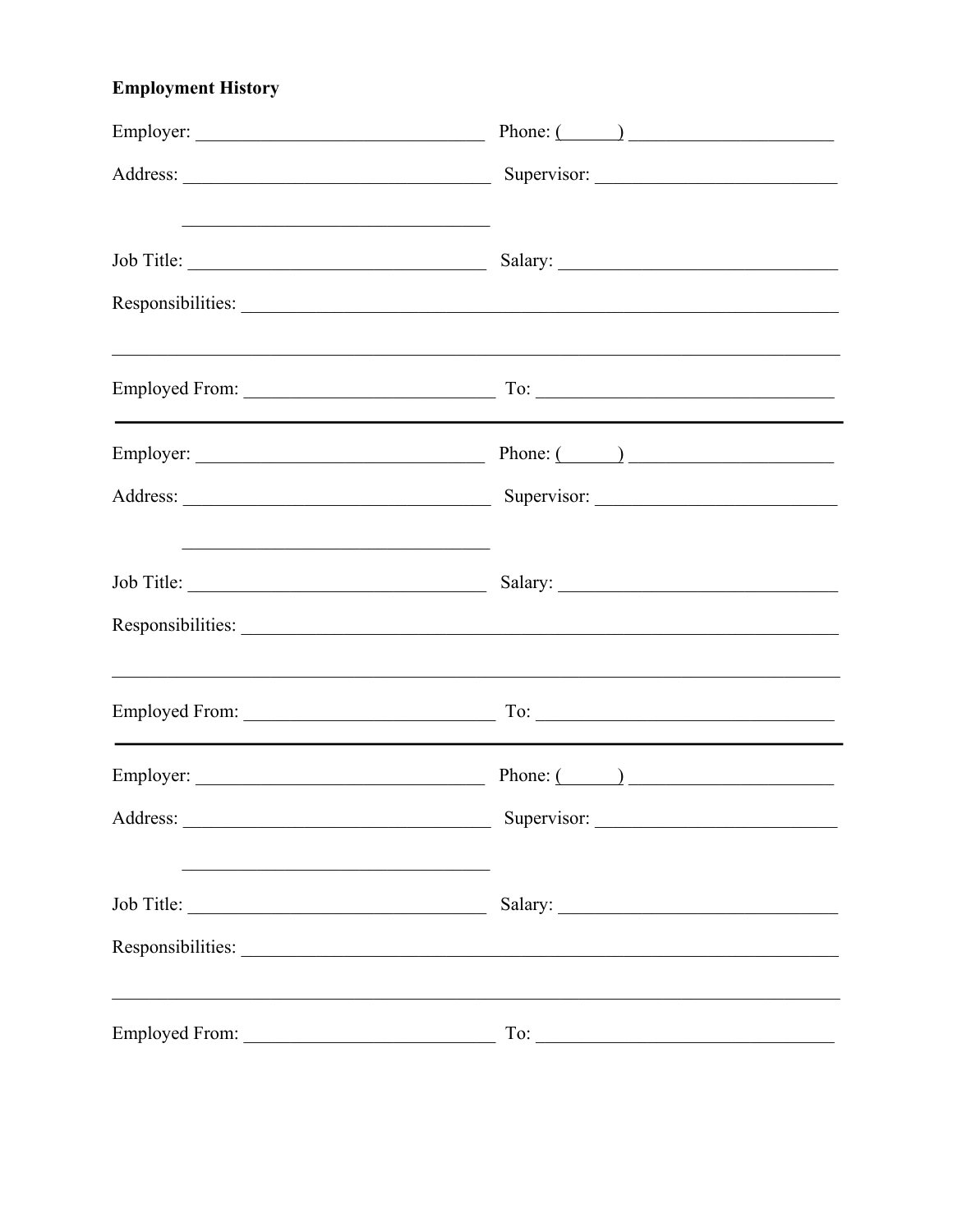#### **Please Answer the Following Questions (use other paper if necessary)**

1. Have you ever been convicted of a crime? (other than a minor traffic violation) Yes No If yes, please explain the conviction and the results.

2. Are you currently employed in some capacity? Yes No If yes, where?

3. Will you have other part-time work, internships, student teaching, etc. during the school year in which you are applying to work? If yes, please explain and give the hours and times of these positions.

4. Do you have any Resident Assistant or community living experience? Yes No If yes, please explain:

5. Are you a member of any campus or other organizations? Yes No If so, which ones and approximately how many hours per week do you dedicate to each organization (including any officer positions you currently hold)?

6. Do you have any experience working with an individual with a disability? Yes No If yes, please explain:

7. Why do you want to be a Resident supervisor for the ClemsonLIFE program? (250 word limit)

8. What skills and attributes will you bring to the Resident Supervisor job? And, what skills and experience do you want to gain from the Resident Supervisor position? (250 word limit)